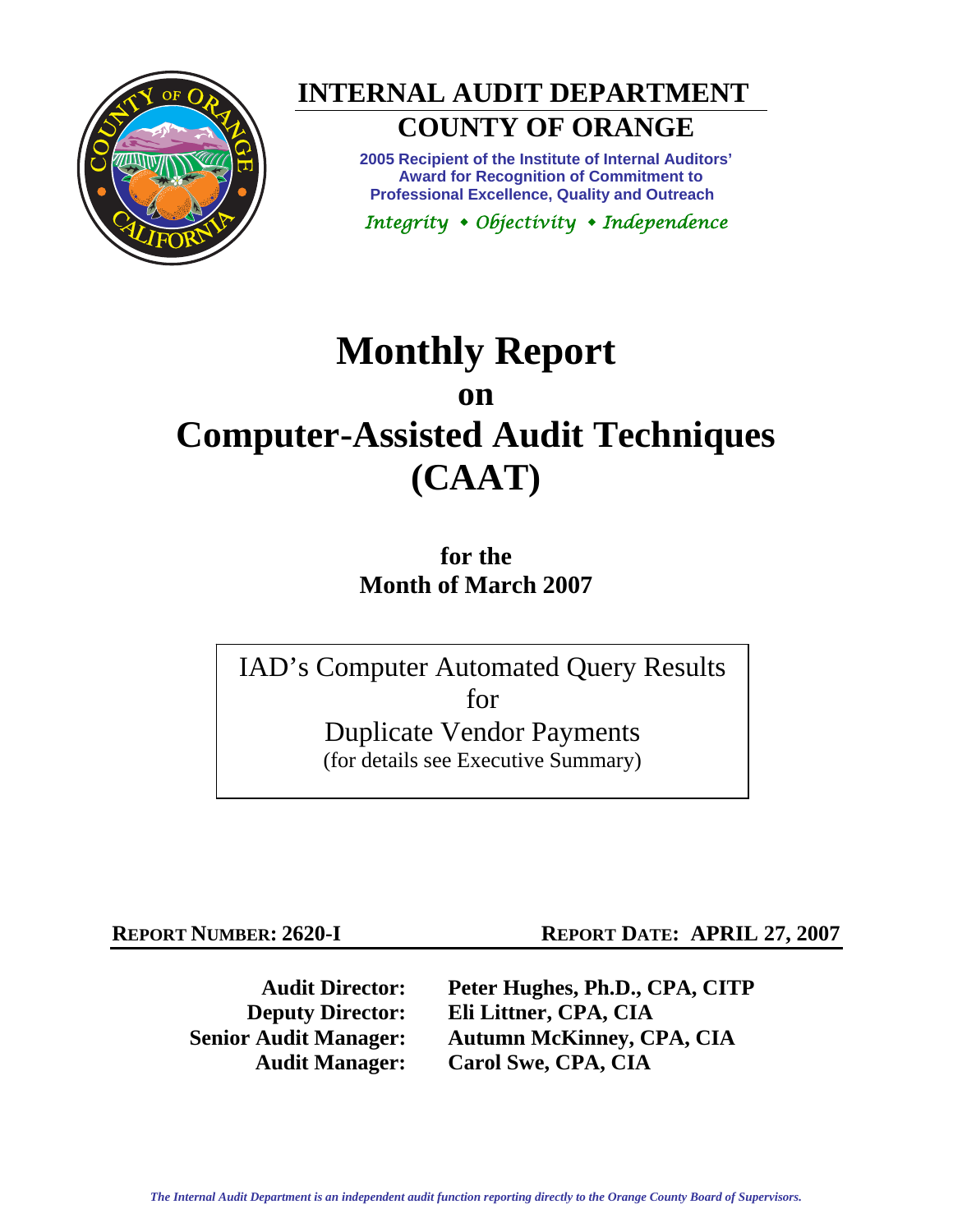## Monthly Report on<br>Computer-Assisted Audit Techniques  $(CAAT)$

## For the Month of March 2007

## **TABLE OF CONTENTS**

| 1.             |  |
|----------------|--|
|                |  |
|                |  |
| 2.             |  |
|                |  |
| 3.             |  |
|                |  |
| 4.             |  |
|                |  |
| 5 <sub>1</sub> |  |
|                |  |
|                |  |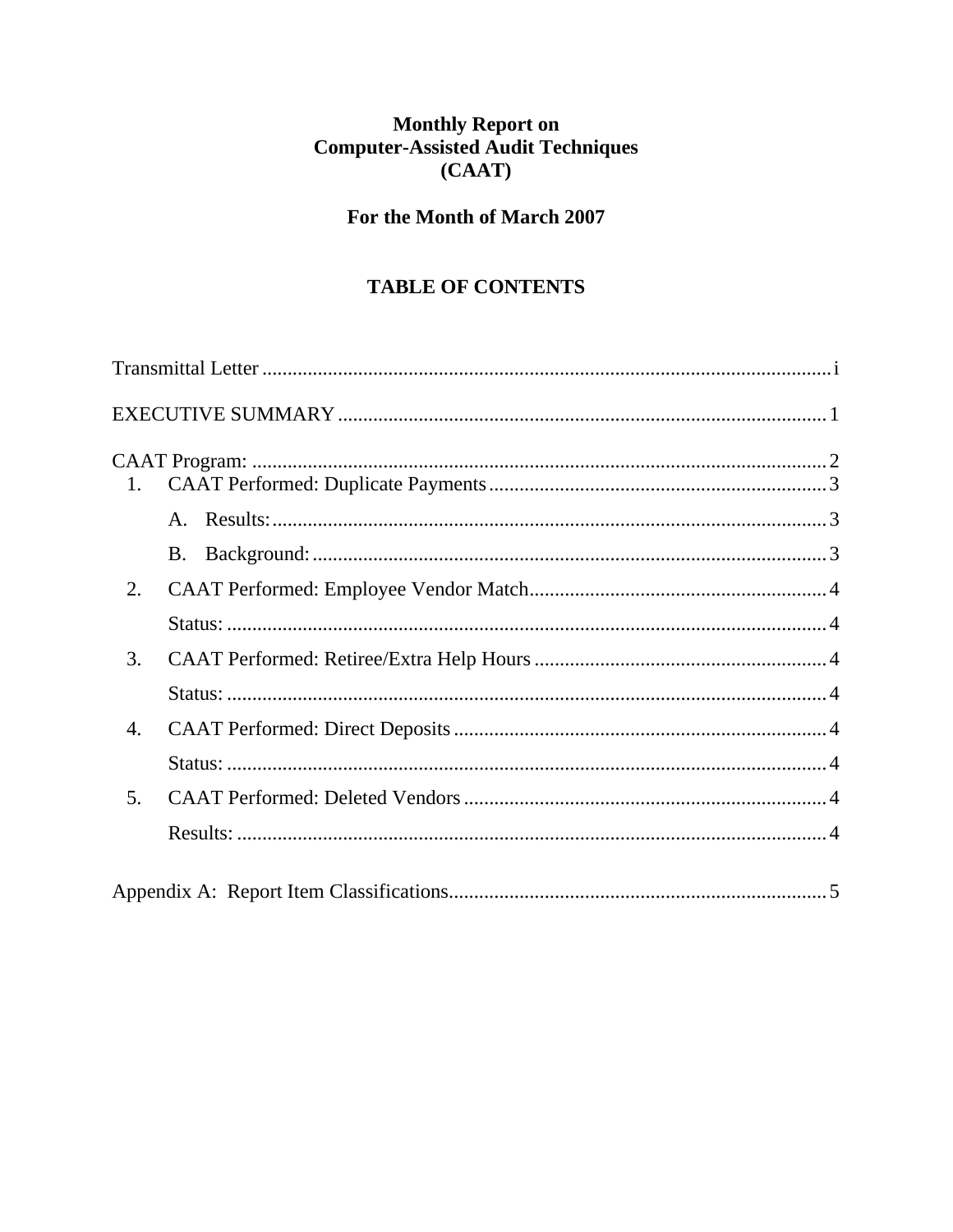<span id="page-2-0"></span>

## COUNTY OF ORANGE  **INTERNAL AUDIT DEPARTMENT**

 **2005 Recipient of the Institute of Internal Auditors' Award for Recognition of Commitment to Professional Excellence, Quality and Outreach** 

### *Integrity Objectivity Independence*

|                          |                             |                             |                             | LIVIAIL.     |
|--------------------------|-----------------------------|-----------------------------|-----------------------------|--------------|
| ELI LITTNER              | MICHAEL J. GOODWIN          | <b>ALAN MARCUM</b>          | <b>AUTUMN MCKINNEY</b>      | <b>WEBSI</b> |
| CPA, CIA, CFE, CFS, CISA | CPA. CIA                    | MBA, CPA, CIA, CFE          | <b>CPA. CIA. CGFM</b>       |              |
| <b>DEPUTY DIRECTOR</b>   | <b>SENIOR AUDIT MANAGER</b> | <b>SENIOR AUDIT MANAGER</b> | <b>SENIOR AUDIT MANAGER</b> |              |

#### **Transmittal Letter**

#### **Office of the Director DR. PETER HUGHES** Ph.D., MBA, CPA, CIA, CFE, CITP

MAILING ADDRESS: 400 CIVIC CENTER DRIVE WEST BUILDING 12, ROOM 232 SANTA ANA, CALIFORNIA 92701

TELEPHONE: (714) 834-5475 FAX: (714) 834-2880 EMAIL: peter.hughes@ocgov.com ITE: www.ocgov.com/audit/

April 27, 2007

Report No. 2620-I

- TO: David Sundstrom, Auditor-Controller Carl Crown, Interim Director, Human Resources Ronald C. Vienna, County Purchasing Agent, CEO/Purchasing
- FROM: Peter Hughes, Ph.D., CPA, Directory Internal Audit Department
- SUBJECT: Monthly Report on Computer-Assisted Audit Techniques (CAAT)

We have completed the March 2007 report of the results of our Computer-Assisted Audit Techniques (CAAT). The final report is attached for your information.

Each month I submit an **Audit Status Report** to the Board of Supervisors (BOS) where I detail any material and significant audit issues released in reports during the prior month and the implementation status of audit recommendations as disclosed by our Follow-Up Audits. Accordingly, the results of this audit will be included in a future status report to the BOS.

As always, the Internal Audit Department is available to partner with you so that you can successfully implement or mitigate difficult audit issues. Please feel free to call me should you wish to discuss any aspect of our audit report.

We appreciate the courtesy and cooperation extended to us by the personnel of the Auditor-Controller's Office and the Human Resources Department. If we can be of further assistance, please contact me, Eli Littner, Deputy Director, at (714) 834-5899, or Autumn McKinney, Senior Audit Manager, at (714) 834-6106.

**Attachments**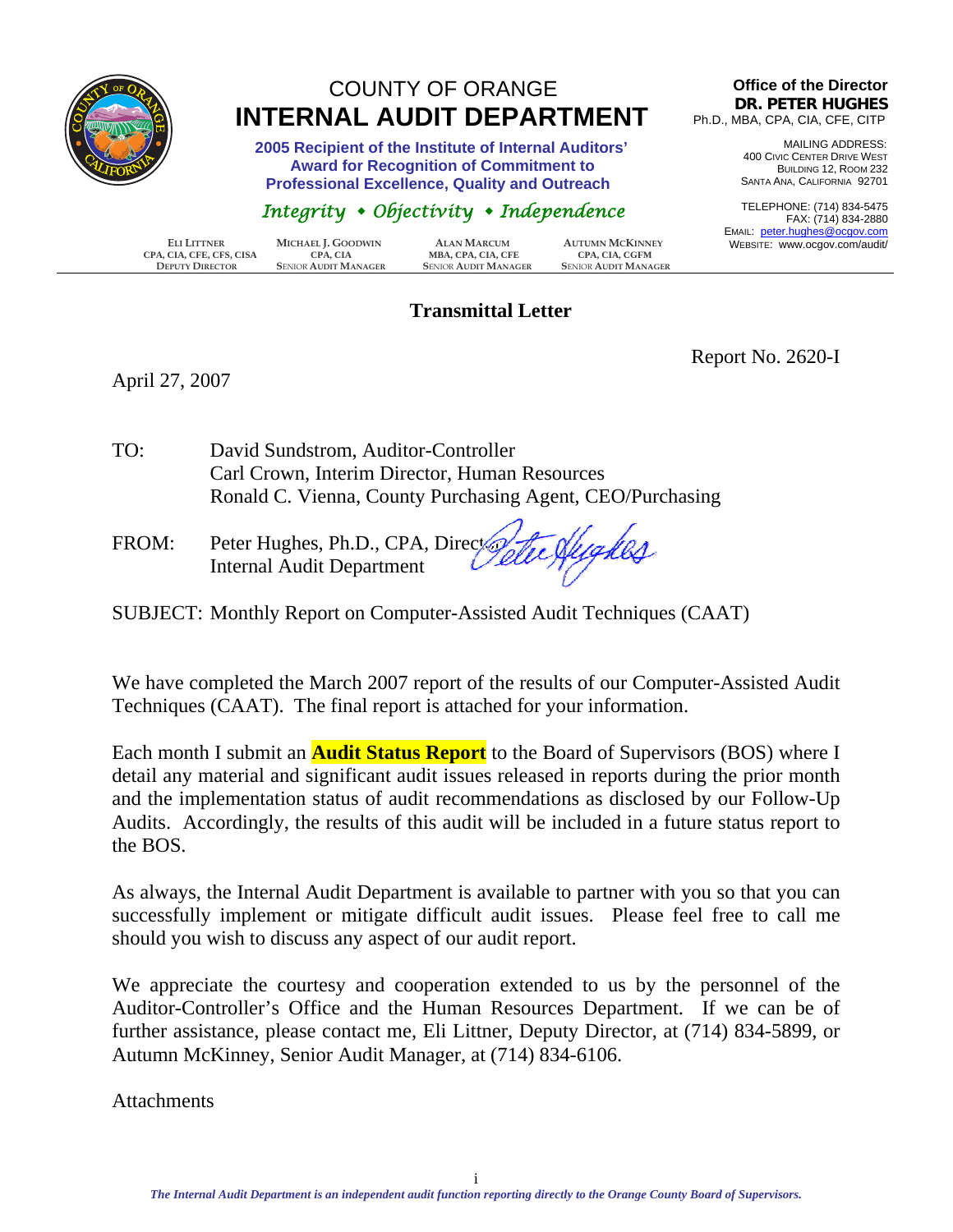*David Sundstrom, Auditor-Controller Carl Crown, Interim Director, Human Resources Ronald C. Vienna, County Purchasing Agent, CEO/Purchasing April 27, 2007 Page ii* 

Other recipients of this report: Members, Board of Supervisors Members, Audit Oversight Committee Thomas G. Mauk, County Executive Officer Robert Leblow, Senior Manager, Auditor-Controller/Claims & Disbursing Section Bill Malohn, A-C/Information Technology/CAPS G/L System Support Kathy Tahilramani, Assistant Director, Human Resources Rosie Santiesteban, HR Programs, Human Resources Foreperson, Grand Jury Darlene J. Bloom, Clerk of the Board of Supervisors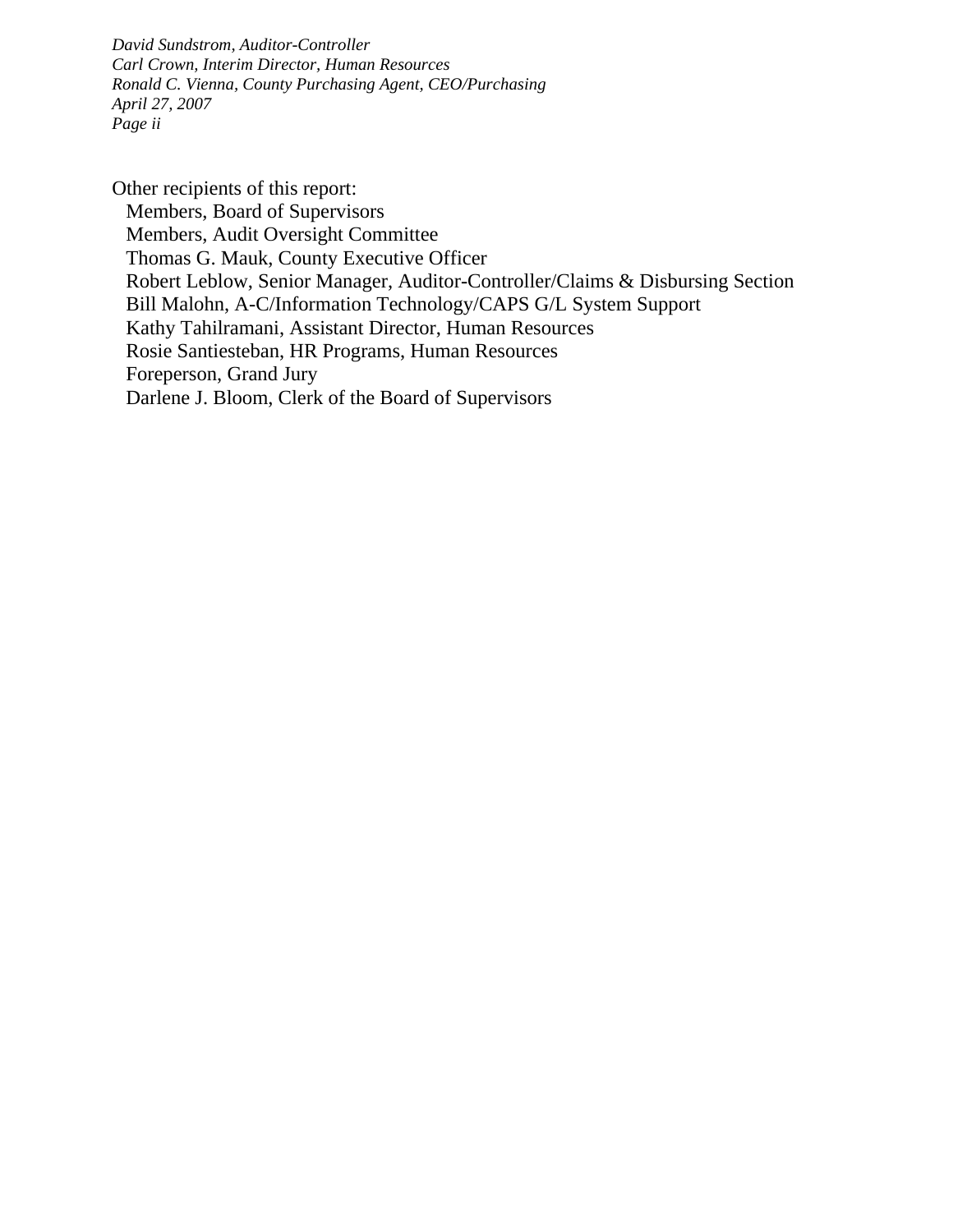#### **EXECUTIVE SUMMARY**

#### <span id="page-4-0"></span>**Description of CAAT Program:**

The CAAT Routines (Computer Assisted Audit Techniques) are automated queries applied to large amounts of electronic data searching for specified characteristics. Resulting exceptions or findings are forwarded to the appropriate department for validation and/or resolution. Depending on the department's review, the exceptions may or may not be a finding. Often there is additional data needed to validate the exception that is only known at the department level. These CAAT routines are not an audit because we have not audited the underlying business processes or internal controls.

#### **Results (for the Month of March 2007):**

No material weaknesses or significant issues identified. See Appendix A for a description of report item classifications.

#### **Control Findings:**

• Duplicate Payments to Vendors:

We identified **5** duplicate payments made to vendors, totaling **\$25,159 or .03% of the \$79 million** of vendor invoices processed during February 2007. Our prior research has indicated that the duplicate payments are typically caused by a compounded human clerical error.

We have communicated the duplicate payments to the Auditor-Controller. The Auditor-Controller is currently investigating all duplicate payments and is pursuing collection. Currently, the Auditor-Controller has a recovery rate of about **82%** on these duplicate payments that we have brought to their attention since the inception of the CAAT routines.

• Working Retirees:

We identified seven (7) working retirees who exceeded the 960 hour limit for fiscal year 2005/2006. The excess hours ranged from 3.25 to 43 hours, which is within one (1) pay period and appears to be an improvement over prior years.

• Deleted Vendors: No findings.

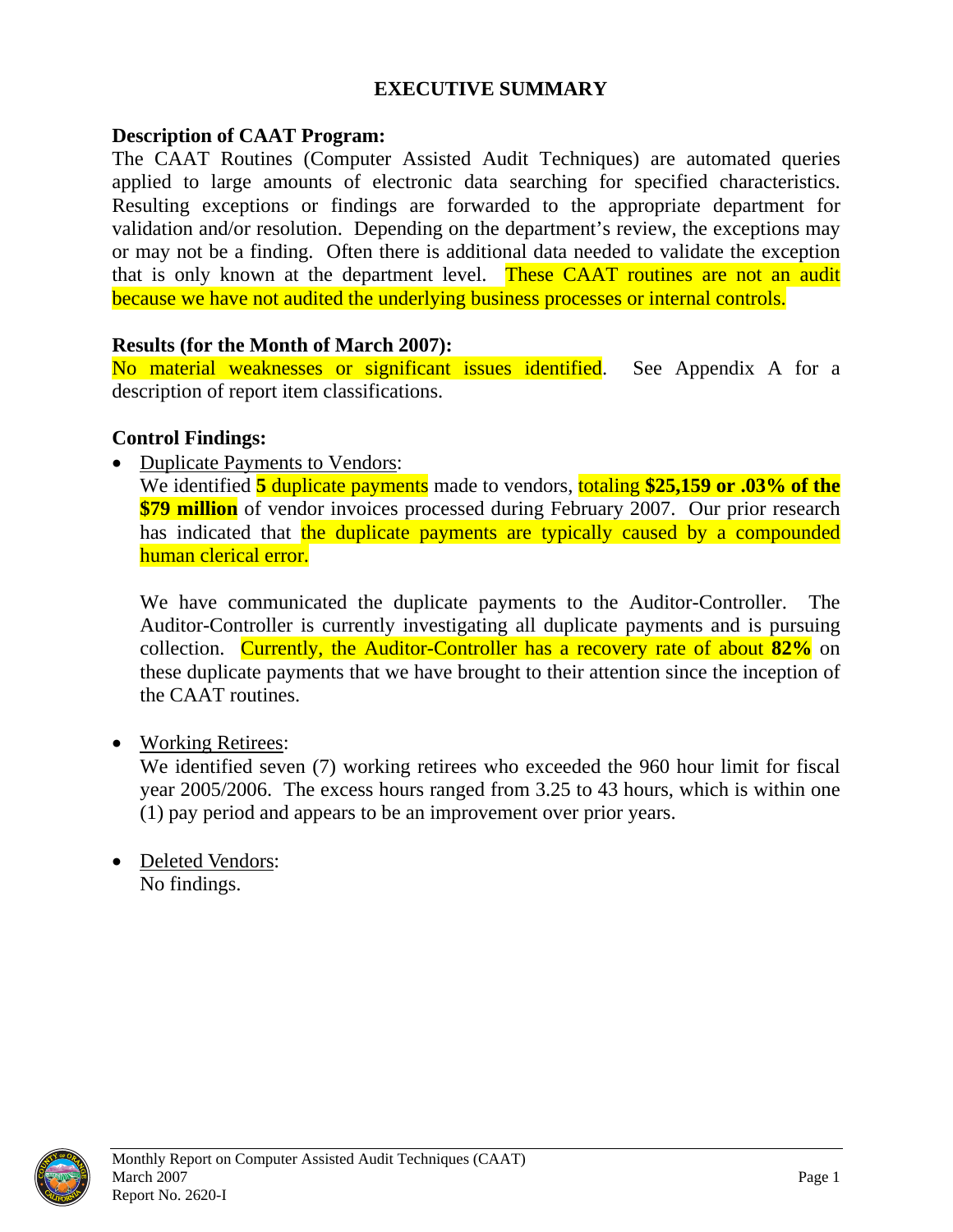#### **MONTHLY CAAT REPORT**

#### <span id="page-5-0"></span>**CAAT Program:**

This report details the monthly activity from the Computer-Assisted Auditing Techniques (known by the acronym CAAT). We use a proprietary, best practices and industry recognized software product to help us in this process. We are keeping the details of our process and the vulnerabilities identified to a general discussion because of the risks associated with disclosing specific details of our financial and accounting processes.

The CAATs are automated queries applied to large amounts of electronic data searching for specified characteristics. The CAATs differ from our traditional audits in that the CAATs can query 100% of a data universe whereas the traditional audits typically test but a sample of transactions from the population.

For example, each month we download the monthly disbursement activity from the County's data warehouse into a cumulative vendor payment database that we have created. Then, we query 100% of the database looking for payments with the same invoice number and the same amount. We then subject the resulting matches to further review and analysis (such as obtaining and reviewing copies of the paid invoices) to determine if a duplicate payment was made. We then forward resulting findings to the Auditor-Controller for validation and recovery.

We also work with the departments to identify internal control enhancements with the purpose of preventing future occurrences of the type of findings identified by the CAATs.

We currently perform five CAAT routines described below utilizing selected payroll and vendor data. Depending on the nature of the CAAT, we perform them monthly, annually, or periodically as needed.

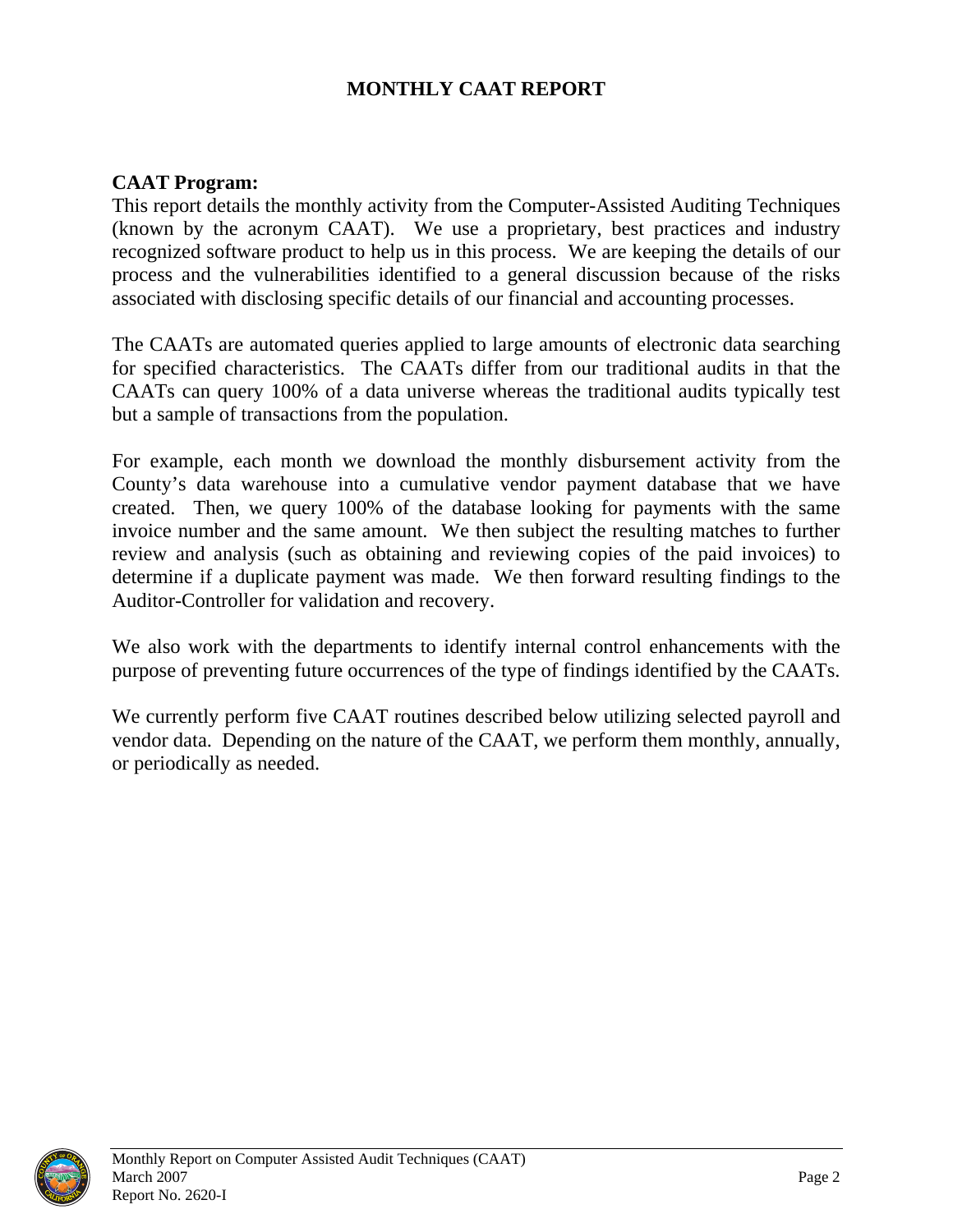### <span id="page-6-0"></span>**1. CAAT Performed: Duplicate Payments**

We used a CAAT routine to identify potential duplicate payments made to vendors during February 2007.

### **A. Results:**

We identified five (5) duplicate payments totaling \$25,159 or .03% of the \$79 million of vendor invoices processed during February 2007. We have communicated the duplicate payments to the Auditor-Controller. The Auditor-Controller is currently investigating all duplicate payments and is pursuing collection. Currently, the Auditor-Controller has a recovery rate of about **82%** on these duplicate payments that we have brought to their attention since the inception of the CAAT routines.

| <b>CAAT Report</b><br>Total |     | <b>Not Duplicates</b> |                | <b>Recovered</b> |                         | In Process          |                 |           |
|-----------------------------|-----|-----------------------|----------------|------------------|-------------------------|---------------------|-----------------|-----------|
|                             | #'s | $s$ 's                | #'s            | $s$ 's           | $#$ 's                  | $s$ 's              | #s              | s's       |
| 2002                        | 103 | \$99,981              | 19             | \$10,334         | 79                      | \$87,188            | 5               | \$2,459   |
| 2003                        | 50  | \$33,306              | 5              | \$10,089         | 34                      | \$20,021            | 11              | \$3,196   |
| 2004                        | 33  | \$105,778             |                | \$2,990          | 24                      | \$101,459           | 2               | \$1,329   |
| 2005                        | 67  | \$80,162              | 2              | \$668            | 58                      | \$40,665            | 7               | \$38,829  |
| January 2006                | 3   | \$828                 |                | \$144            |                         | \$534               |                 | \$150     |
| February 2006               | 4   | \$1,011               |                | \$329            | 3                       | \$682               | 0               | \$0       |
| March 2006                  | 15  | \$12,808              |                | \$147            | $\overline{2}$          | $\overline{$6,645}$ | 12              | \$6,016   |
| April 2006                  | 2   | \$3,216               | 1              | \$3,069          | 0                       | \$0                 | 1               | \$147     |
| <b>May 2006</b>             |     | \$7,680               | 0              | \$0              | 1                       | \$7,680             | 0               | \$0       |
| <b>June 2006</b>            | 8   | \$4,995               | 2              | \$1,173          | 3                       | \$1,534             | 3               | \$2,288   |
| <b>July 2006</b>            | 5   | \$31,859              | 2              | \$1,173          | 3                       | \$30,686            | 0               | \$0       |
| August 2006                 | 19  | \$4,936               | $\overline{c}$ | \$628            | 9                       | \$2,948             | 8               | \$1,360   |
| September 2006              | 2   | \$20,028              | 0              | \$0              | 0                       | \$0                 | 2               | \$20,028  |
| October 2006                | 8   | \$7,043               | 0              | \$0              | 0                       | \$0                 | 8               | \$7,043   |
| November 2006               |     | \$142                 | 0              | \$0              | $\overline{0}$          | \$0                 |                 | \$142     |
| December 2006               | 7   | \$252,462             | $\overline{2}$ | \$23,365         | $\overline{\mathbf{3}}$ | \$228,741           | $\overline{2}$  | \$356     |
| January 2007                | 22  | \$14,514              | $\Omega$       | \$0              | 0                       | \$0                 | 22              | \$14,514  |
| February 2007               | 18  | \$19,993              | 0              | \$0              | 0                       | \$0                 | $\overline{18}$ | \$19,993  |
| March 2007                  | 5   | \$25,159              | 0              | \$0              | 0                       | \$0                 | 5               | \$25,159  |
| <b>TOTAL</b>                | 373 | \$725,901             | 45             | \$54,109         | 220                     | \$528,783           | 108             | \$143,009 |

The table below summarizes the duplicate payment activity to date:

## **B. Background:**

This CAAT routine concentrates on a sub-set of vendor invoices paid by the County that possess certain common attributes. The sub-set excludes one-time payments (such as election worker pay, jury duty pay, etc.) as well as recurring payments (periodic payments to the same payee for the same amount such as welfare, family support, etc.).

During the month of March 2007, 17,278 invoices for \$79,203,269 were added to this data sub-set representing February 2007 transactions. Currently, the data subset includes 879,539 invoices totaling \$9,462,719,745. The total data file from which the sub-set is derived includes 3,725,667 records totaling \$16,438,805,941.

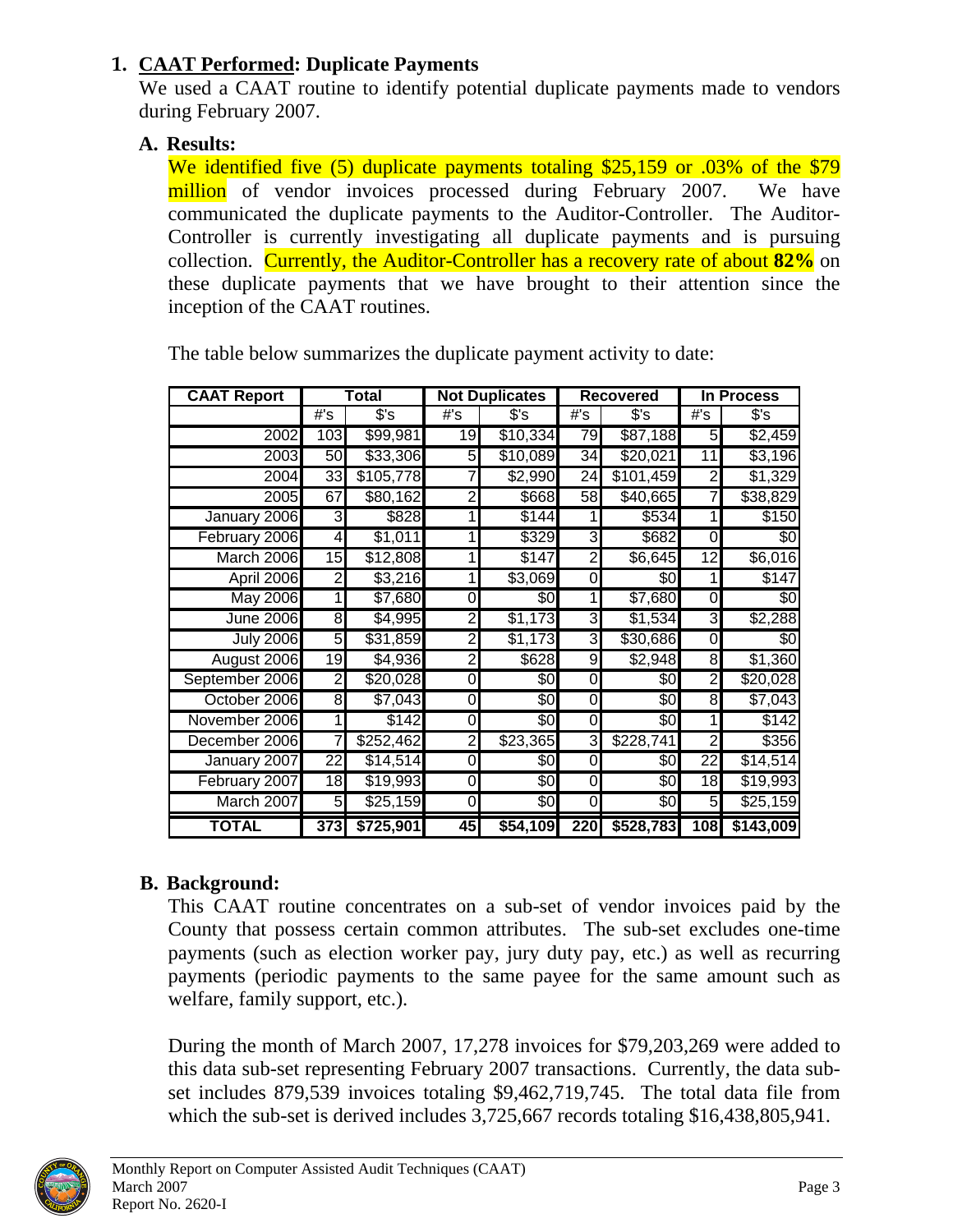Our prior research has indicated that the duplicate payments are typically caused by a compounded human clerical error.

### <span id="page-7-0"></span>**2. CAAT Performed: Employee Vendor Match**

We used a CAAT routine to identify employees that share a similar address as a vendor. This may identify employees buying goods or issuing contracts to themselves or a related vendor

#### **Status:**

This routine is performed periodically as necessary. There is no current work in progress for this item.

#### **3. CAAT Performed: Retiree/Extra Help Hours**

We used a CAAT routine to identify retirees working as extra help in excess of contracted or mandated limits. Our criteria was 960 hours (maximum allowed for regular retirees) or 720 hours (maximum for early retirees) during the fiscal year (FY).

#### **Status:**

We identified seven (7) working retirees who exceeded hour limits for FY 05-06. The excess hours ranged from 3.25 hours to 43 hours, which is less than one (1) pay period. These results appear to be an improvement over prior years. For example, in FY 04-05, the excess hours were up to 193 hours. In FY 01-02 when we first started this routine, the excess hours were up to 1,068 hours. This closes out our work on this routine for FY 05-06.

#### **4. CAAT Performed: Direct Deposits**

We used a CAAT routine to review for multiple employee paychecks directly deposited to the same bank account. This may identify employees paid twice in the same pay period or fictitious employees.

#### **Status:**

The information needed to perform this CAAT routine is now available. We are working on rewriting the CAAT routine to accommodate the new data format. We hope to have the routine functioning soon.

#### **5. CAAT Performed: Deleted Vendors**

We used a CAAT to identify Vendors that have been deleted or removed from the Vendor Master List. For deleted vendors, we verify that there has been no recent activity for that vendor.

#### **Results:**

This CAAT was applied in March 2007 with no significant findings.

#### Attachments:

Provided to the Auditor-Controller: dated 4/12/07 – A/C-Claims & Disbursing Section.